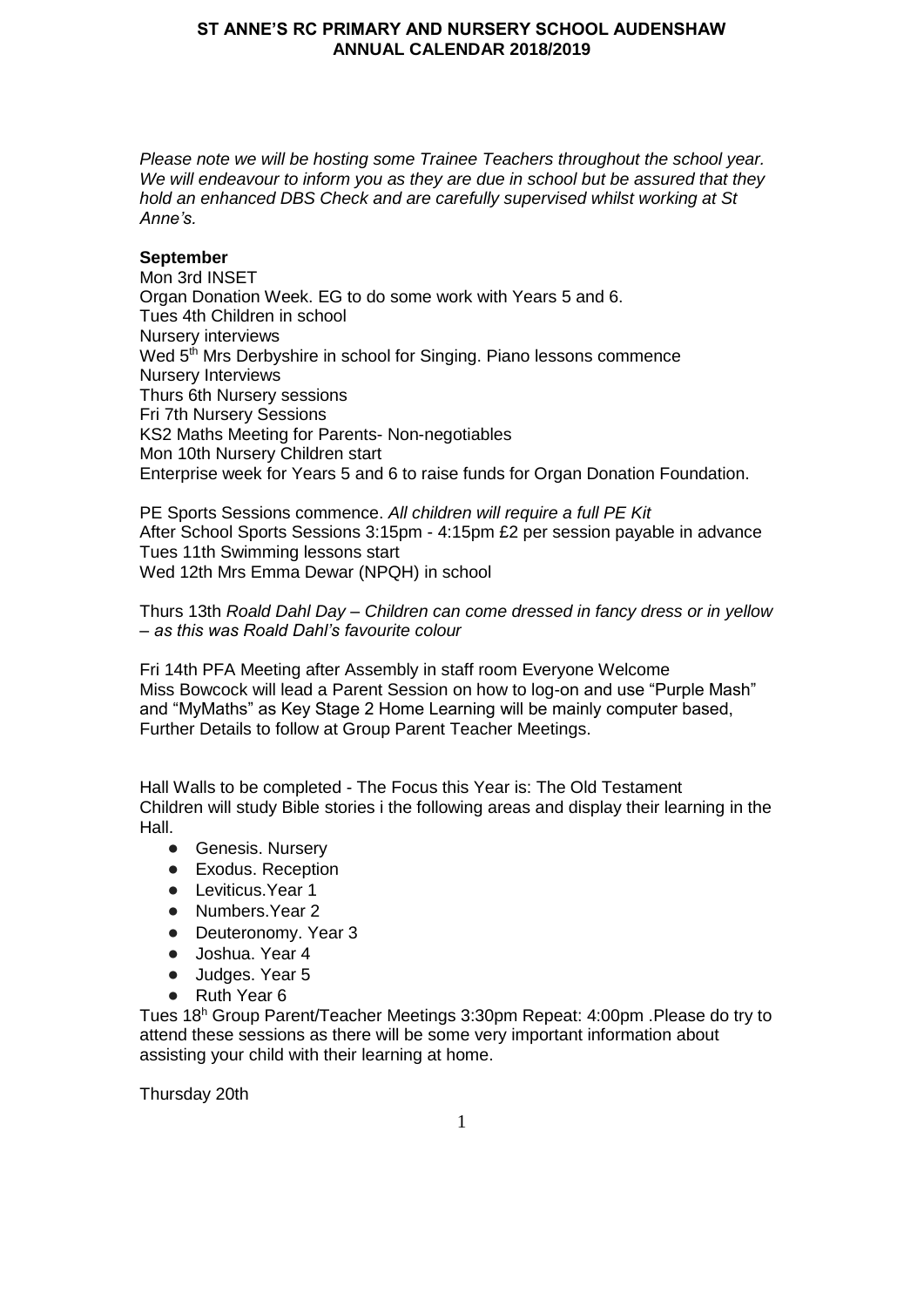Mass for the Start of the New School Year in school 9:15am Everyone Welcome Personnel and Finance Governing Board Meeting 2:00pm *(Information Only)* Full Governing Board Meeting 6:00pm *(Information Only)*

Fri 21st Key Stage 1 Parent Maths Meeting after Assembly-Non-negotiables Mon 24th 6:30pm Sacramental Programme Introductory Meeting for parents of Year 3 (in school) Tues 25<sup>th</sup> 11:30am Fire Drill

Thur 27th 2:00pm Governing Board Pay Committee Fri 28th Foundation Stage 2 Parent Maths Meeting after Assembly Sun 30th 9:45am Sacramental Programme Session 1. All Year 3 Parents and children at The Parish Centre, followed by Mass at 10:30am

# **October**

Mon 1st Flu Vaccinations for all children Reception - Year 4 Tuesday 2nd - Caritas Festival. Caritas Ambassadors will be involved in this. *Further details to follow.*



**Fri 5th Poetry Assembly - children to share their poems during assembly.** Everyone welcome to attend

Children will be making personal Christmas Cards, which can be bought to raise money for school funds *(More Details to follow)* Children will learn a Range of Marian Hymns for the Month of The Holy Rosary Black History Mont[h](https://www.blackhistorymonth.org.uk/article/section/bhm-heroes/4181/#respond) Mon 8th 12:15pm Fire Drill

Sun 21st 9:45am Sacramental Programme Session 2. All Year 3 Parents and children at The Parish Centre, followed by Mass at 10:30am

Week Commencing 22nd – Parent Teacher Meetings (More details to follow)

Thurs  $25<sup>th</sup>$  – Late Parent Teacher Meetings evening

Fri 26th School closes for Half Term 3:15pm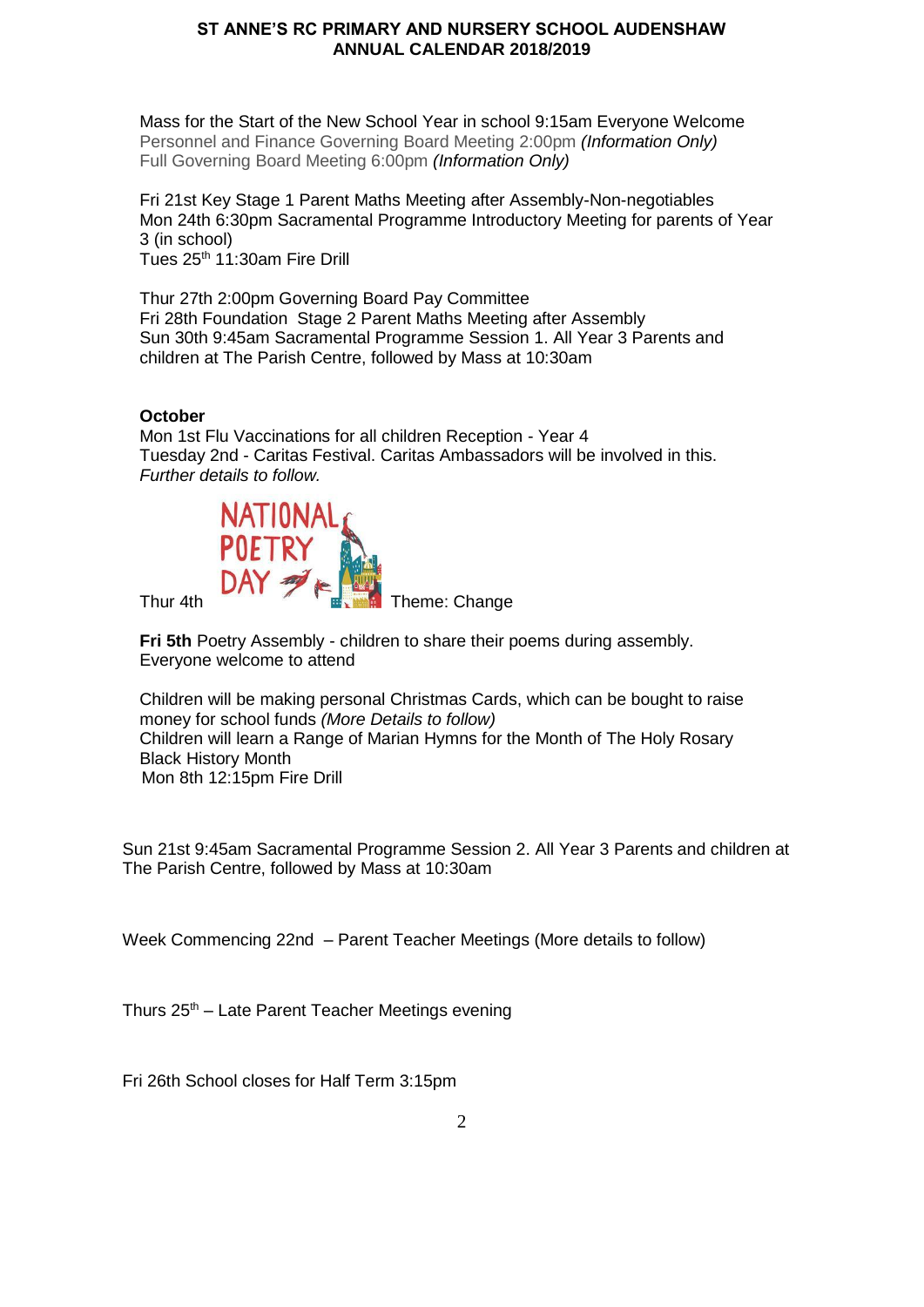*Rather than the Samaritan's Purse Shoe box Appeal we are asking children and families to assist us in preparing rucksacks to give to Cornerstones for the homeless. Some of our Caritas Ambassadors have suggested that we also make up packs for the pets of homeless people. We will deliver these prior to Christmas. Furrer details to follow.*

# **November**

Mon 5th School Re-opens

Anti-Bullying Week - Theme: "Choose Respect" Fri 16th Please wear Blue for Anti-bullying day. WC 13th - National Interfaith Week

Mon 26th Final Day for Traditional Christmas Lunch and Party lunch Orders Thurs 29th First Advent Assembly Year 3 9:15am Everyone Welcome Fri 30th INSET Day School will be closed on this day. *School staff and Governors will be working on "GDPR" on this day.*

### **December**

Sun 2nd 9:45am Sacramental Programme Session 3. All Year 3 Parents and children at The Parish Centre, followed by Mass at 10:30am

Mon 3rd Children will deliver invitations to Key Stage 1 Nativity Dress Rehearsal

Wed 5th

Year 3 children will be involved in a Labyrinth Experience Day in preparation for their First Forgiveness. Parents are invited to share the experience with their children from 1:30pm.

3:45pm Year 3 Children will make The Sacrament of First Forgiveness at Church. *We will require a choir of Year 4, 5 and 6 children on this evening* 

Fri 7th Second Advent Assembly Y4 9:15am Everyone Welcome Christmas Markets in the school hall from 2:00pm

Tues 11<sup>th</sup> 1:45pm Dress Rehearsal for Foundation Stage Wed 12th 1:45pm Key Stage 1 Dress Rehearsal 6:00pm Foundation Stage Parents invited to Foundation Stage Nativity Thurs 13th 6:00pm Key Stage 1 Parents invited to Key Stage 1 Nativity Fri 14th Third Advent Assembly Year 5 9:15am Everyone Welcome National Christmas Jumper Day - Children can wear their Christmas jumper and bring £1 for our charities.

*Traditional Christmas Lunch - All orders must be placed by Monday 26th November. Children on school meals will automatically receive a lunch on this day. No further*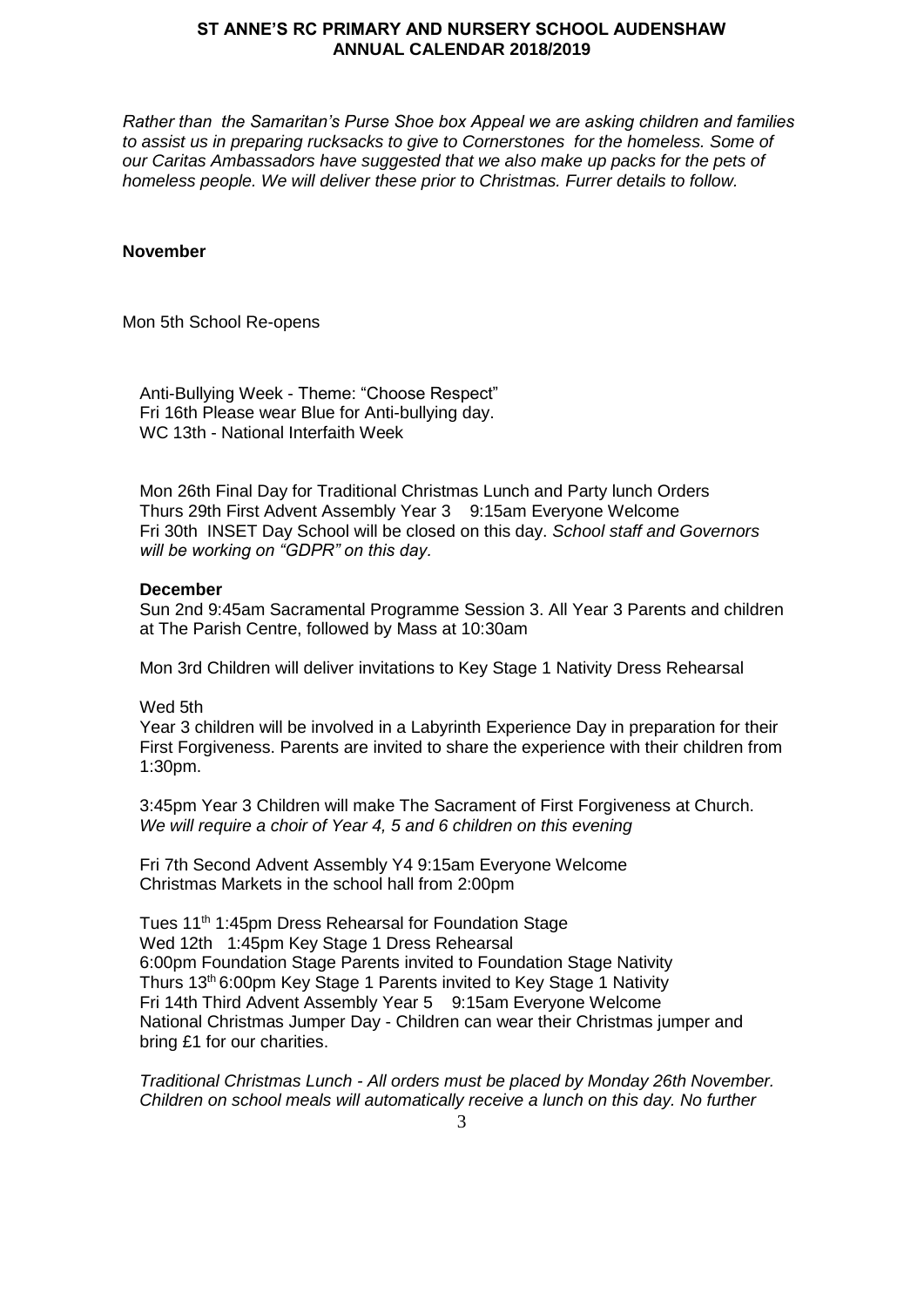*orders can be taken after this date.* 

Wed 19<sup>th</sup> Advent Carol Concert 6:00pm in Church Thurs 20th Fourth Advent Assembly Year 6 9:15am. Everyone Welcome Staff Christmas Lunch *Foundation Stage children will have a traditional party in the morning and join Years 1 – 6 for a pantomime experience in the hall (pm)* Early Christmas Party Lunch Christmas Parties/Pantomime for whole school (pm). *Parents of children on packed lunches must place orders and pay for this lunch on Mon 26th November. Children on school meals will automatically receive a lunch on* 

*Children can come dressed in party clothes on this day but please be mindful of sensible shoes and clothing as the children will be in school all day and will play out as usual.*

Fri 21st Advent Mass 9:15pm in school- led by The Gift Chaplaincy Team *Please do try to join us*  School closes at 1:30pm

*this day. No further orders can be taken after this date.* 

### *Please remember that this is part of the school year and children are obliged to attend school on this day to ensure attendance remains at an acceptable level. Children may wear their Christmas jumper again on this day.*

Year 6 children will be involved in sharing some Christmas cheer when they go carol singing to Fairfield View, The Vicarage and Auden House.Further details to follow.

#### **January 2018**

Mon 7<sup>th</sup>School Re-opens Key Stage 1 Epiphany Liturgy 2:30pm Tues 8th Fire Drill 10:10am

Wed 9<sup>th</sup> Foundation Stage Epiphany Liturgy 2:30pm Fri 11th PFA Meeting to arrange for Spring Term after Community Assembly

Wed 16<sup>th</sup> 9:15am Year 6 class Mass in school Parents welcome Wed 23rd Year 5 class Mass in school Parents welcome Sun 27th 9:45am Sacramental Programme Session 4, All Year 3 Parents and children at The Parish Centre, followed by Mass at 10:30am

30th - 6th February National Story Telling Week "Storytelling can be found enriching lives everywhere. The sharing between teller and listener empowers, feeding the imagination from one generation to the next." The [Society for Storytelling Website](http://www.sfs.org.uk/) offers more information.

Parents invited to tell a story between 2.20 pm and 2:45pm and then join us for a story with the children as follows: Wed 30th - Story in EYFS 2:45pm Thurs 31st - Story in Key Stage 1 2:45pm Mon 4th - Story in Years 3 and 4 2:45pm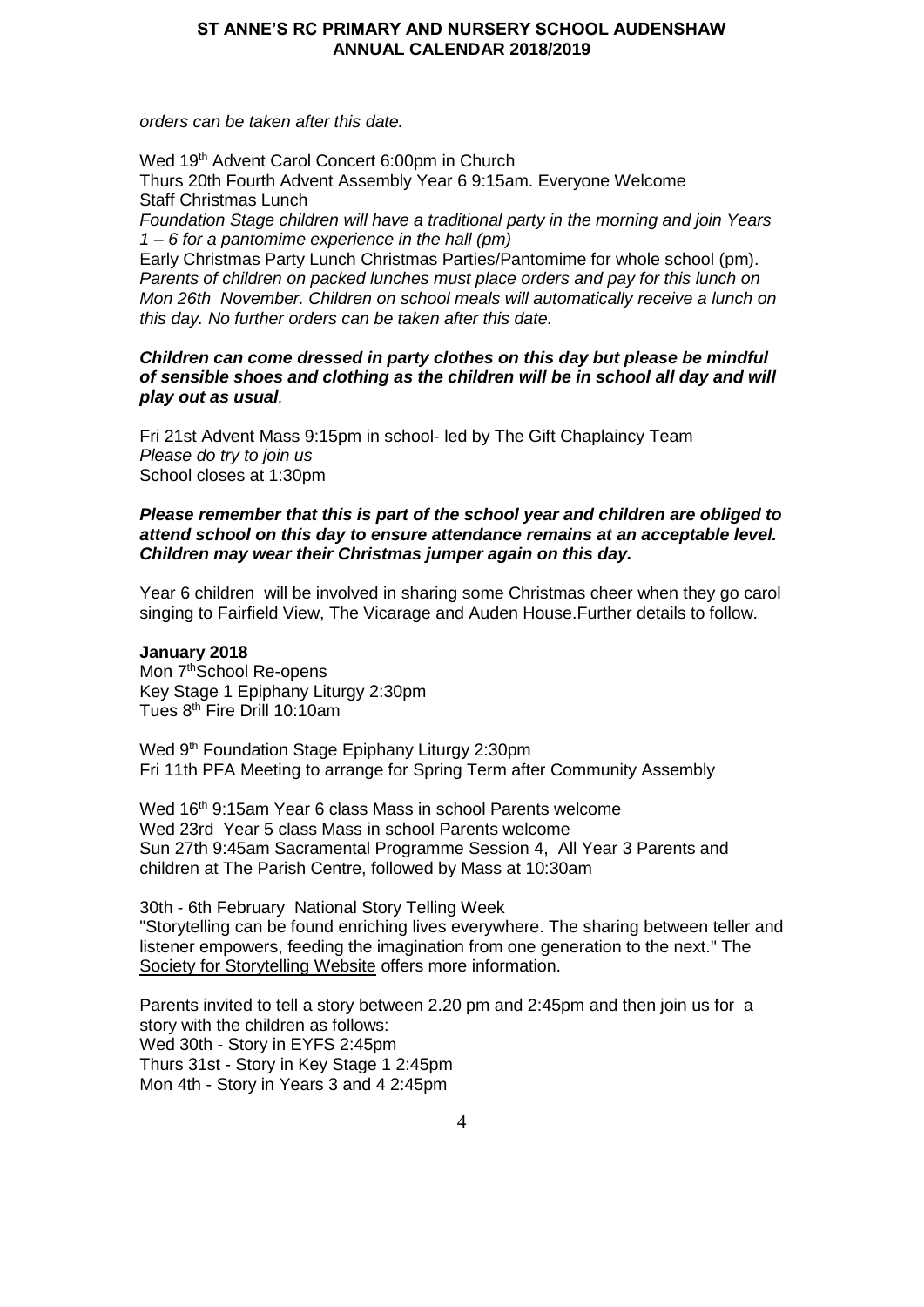Tues 5th - Story in Years 5 and 6 2:45pm

### **February**

WC Mon 11th Parent Teacher Meetings More details to follow nearer the time. Thurs 14th Late Parent Teacher Meeting

Fri 15th Half Term School closes at 3:15pm

Mon 25<sup>th</sup> School Re-opens

Thurs 28th Full Governing Board Meeting 6:00pm *(Information Only)*

### **March**

**Sun 3rd** 9:45am Sacramental Programme Session 5. All Year 3 Parents and children at The Parish Centre, followed by Mass at 10:30am

Wed 6th Wed Ash Wednesday – 9:15am Mass in church Everyone welcome Thurs 7th World Book Day - Global Theme Full Governing Body Meeting 7:00pm (Information Only)

8th - 17th March National Science Week http://www.scienceboffins.co.uk Tues 12th World Maths Day

Fri 15th Sing-A-Thon for St Joseph's Penny Please come dressed in Green for St Patrick's Day and bring £1*– Please try to support this as all funds will go to St Joseph's Penny and The Good Life Orphanage.*

*Thurs 21st* Personnel and Finance Governing Board Meeting 2:00pm *(Information Only)*

*Thurs 28th* Curriculum and Standards Governing Board Meeting 6:00pm *(Information Only)*

Fri 29<sup>th</sup> Foundation Stage Children will lead the Mother's Day Assembly – Everyone Invited

# **April**

Wed 3rd Induction for New Nursery Parents 2:00pm Thurs 4<sup>th</sup> Induction for New Nursery Parents 9:15am Sun 7th 9:45am Sacramental Programme Session 6. All Year 3 Parents and children at The Parish Centre, followed by Mass at 10:30am

Fri 12th Key stage 1 Palm Sunday Assembly **9:45am in church** Tues 16th Holy Week Assembly Year 6 – The Last Supper **9:45am in church** Wed 17<sup>th</sup> Holy week Assembly Year 3 – The Garden of Gethsemane 9:45am in **church**

Thurs 18th Final Holy Week Assembly – Year 4 The Crucifixion **9:45am in church** School Closes 1:30pm for Easter Holidays

*Please remember that Thursday 18th is Maundy Thursday and Friday 19th is Good*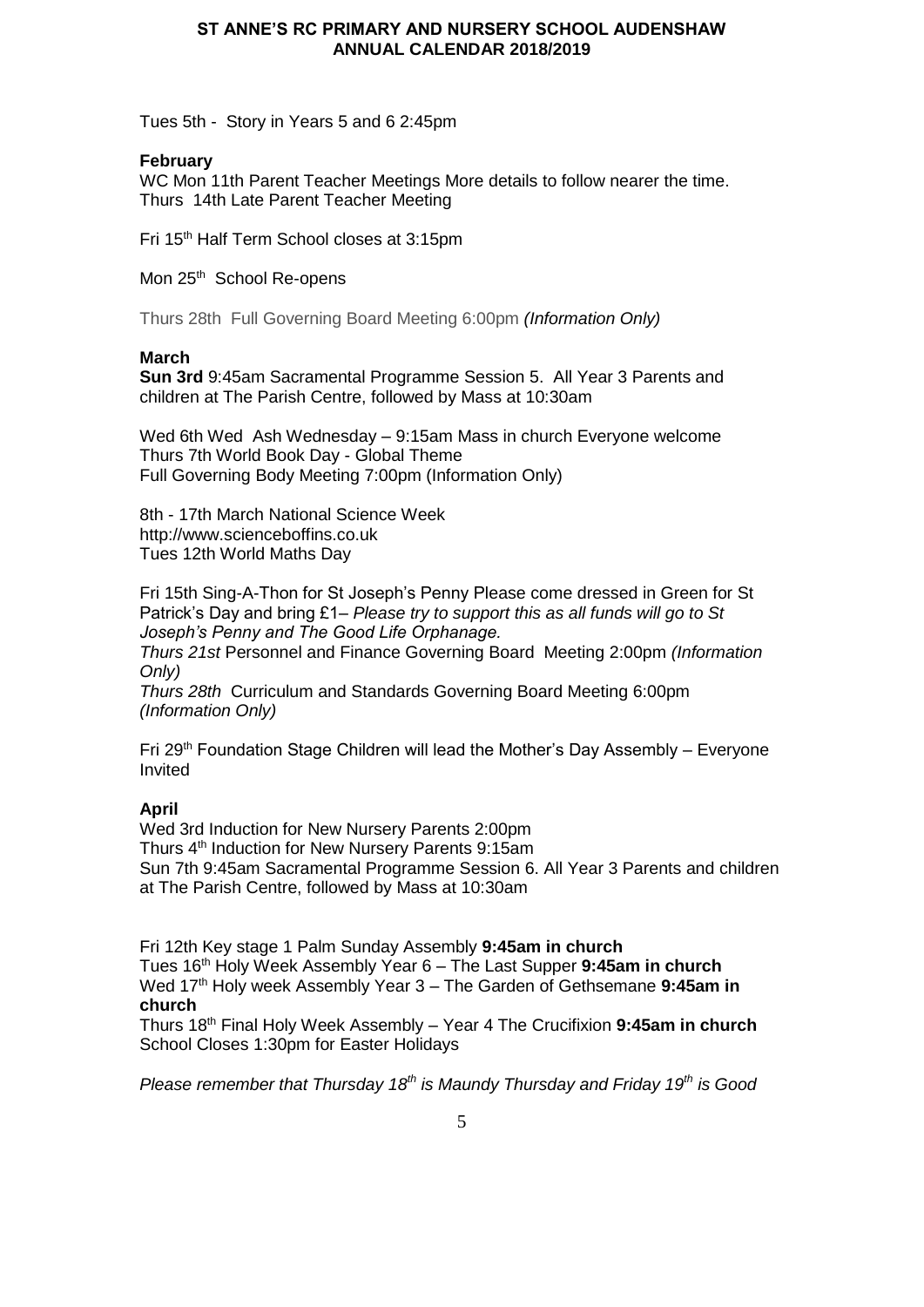*Friday*

*Sunday 21st is Easter Sunday and it would be nice to see as many children attending mass at these very important times in our church's year.*

Tues 30th School Re-opens at 8:50am Year 3 to practise for the Crowning of Our Lady's Statue

Year 5 Resurrection Assembly **1:45pm in church** WC 30th World Earth Day 2019: Theme, Celebration, Importance

Fri 20th Planning Meeting for Summer Barbecue 3:30pm after Community Assembly – everyone welcome Governing Body Curriculum and Standards Meeting 7:00pm *(Information Only)*

# **May**

Wed 1<sup>st</sup> May Day Procession and Crowning of Our Lady's Statue Thurs 2nd Whole School Trip Day. *Please be aware that we do try to keep the cost of trips to £10 with a reduction for those families where there are 2 or more children. We do ask that parents budget for this occasion.* Fri 3rd Fire Drill Including Parents at 8:50am

Mon 6<sup>th</sup> May Day - School Closed

Fri 10<sup>h</sup> Fire Drill 2:30pm

Mon 13<sup>th</sup> Key Stage 2 SATs Week

*Please be aware to make an extra effort to be on time this week as Year 6 will be involved in external examinations and there will be no access across the hall. Year 6 children will be able to come into school as from 8:30am this week to have breakfast and take part in a relaxation session in Mrs Brennan's Room. Please enter via the Main Entrance*

Year 3 will take place in a Labyrinth Walk prior to First Holy Communion. This will form part of a special day of preparations. Parents are invited to join us at 1:30pm. Date to be confirmed.

Fri 17th Year 6 Robinwood Residential

Sun 19th 9:45am Sacramental Programme Session 7. All Year 3 Parents and children at The Parish Centre, followed by Mass at 10:30am

Mon 20th *Year 6 may arrive in school later this morning.* Thurs 23rd Governing Board Curriculum and Standards Meeting 6:00pm *(Information Only)* Fri 24th Summer Barbecue at School School closes at 3:15pm for Half Term

**June** Mon 10th School Re-opens Year 1 Phonics Screening Tests for Year 1 chidren